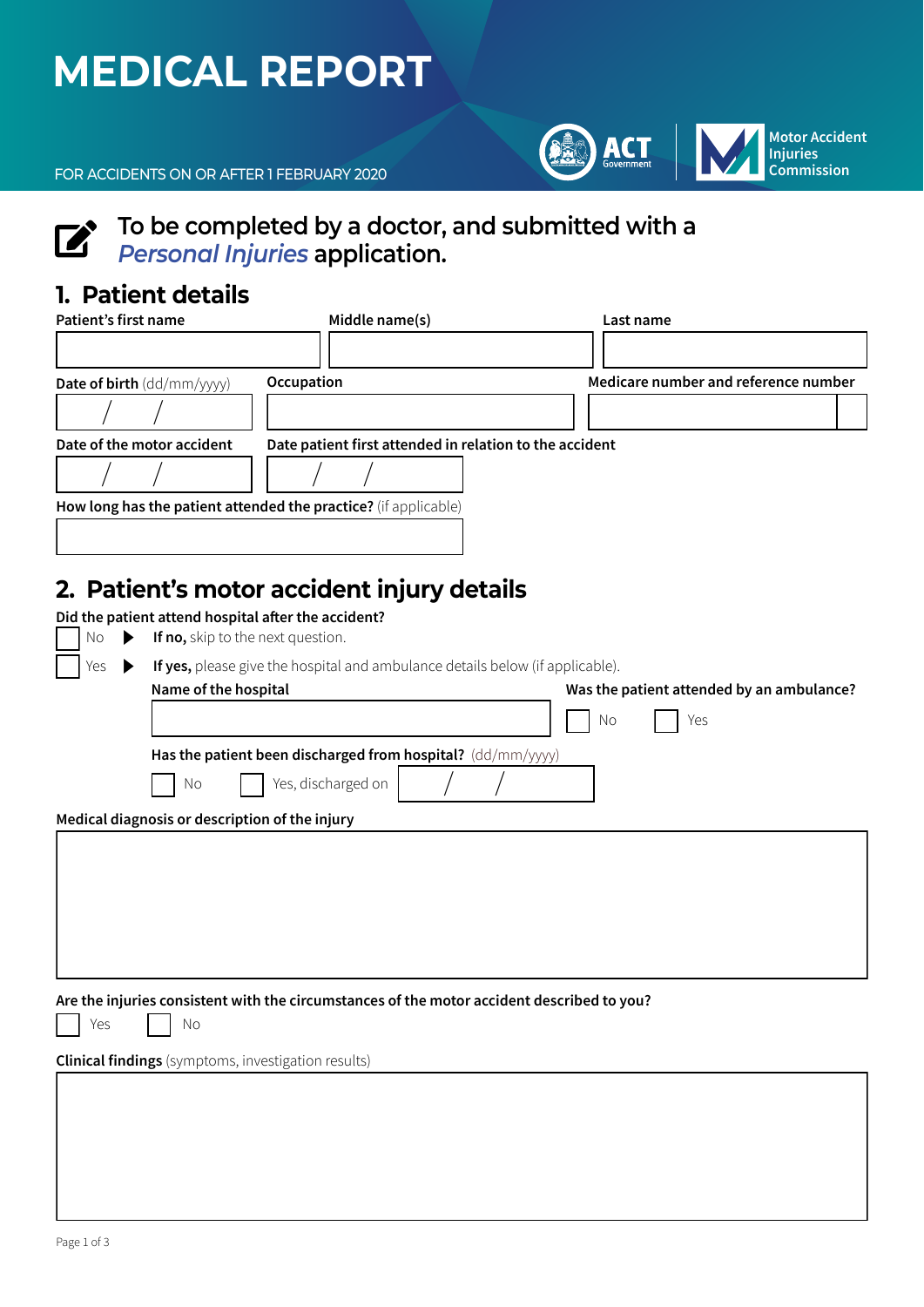## **3. Pre-existing conditions**

**Has the patient been treated for a similar condition or had an injury in a similar area in the past?**

| $\Box$ Unknown $\triangleright$ If unknown, skip to the next question. |  |
|------------------------------------------------------------------------|--|
|------------------------------------------------------------------------|--|

Known

▶ If known, please give details:

#### **Has a pre-existing injury become aggravated by the accident?**

| Unknown |                       | If unknown, skip to the next question. |
|---------|-----------------------|----------------------------------------|
| Known   | $\blacktriangleright$ | If known, please give details:         |
|         |                       |                                        |
|         |                       |                                        |
|         |                       |                                        |
|         |                       |                                        |
|         |                       |                                        |
|         |                       |                                        |
|         |                       |                                        |

## **4. Treatment**

| Is treatment likely to be required: | Treatment type:       |  |
|-------------------------------------|-----------------------|--|
| No treatment necessary              | GP management         |  |
| Short term (up to 4 weeks)          | Allied Health Therapy |  |
| Medium term (4-13 weeks)            | Specialist            |  |
| Long term (>13 weeks)               | Other                 |  |

**Treatment plan, referrals (including provider details), recommendations and advice to patient (including details of any treatment / rehabilitation already undertaken):**